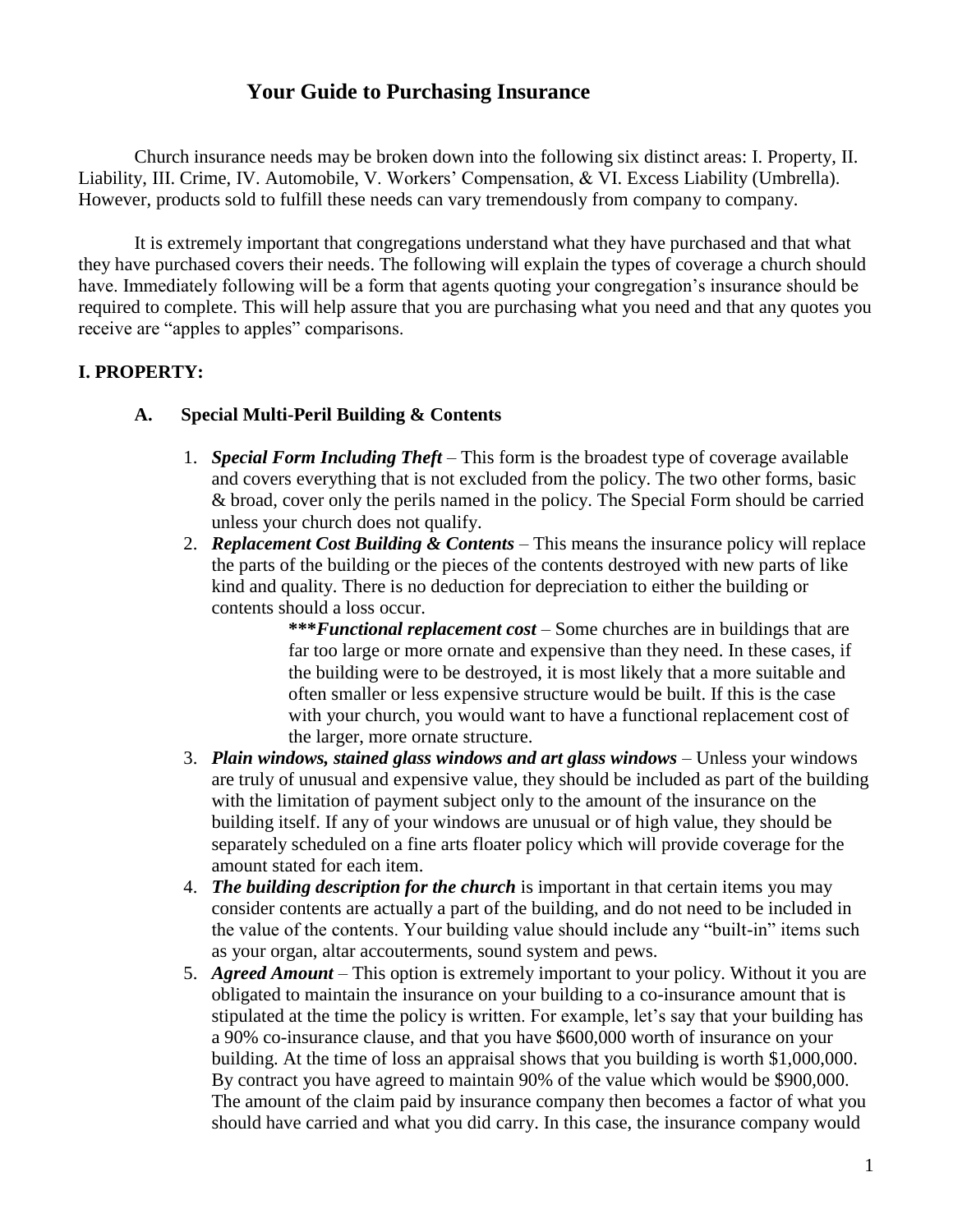pay 60/90 or 2/3 of the claim. With agreed amount, the claim is paid up to the amount of the insurance that you carry without a penalty clause. As appraising is an art and not a science, the agreed amount clause takes a large area of contention out of your insurance policy.

- 6. *Blanket Building & Contents* You should always have your insurance policy written in this manner. This takes the policy from a stated value for each building and its contents, to at total value for any loss. For example, if you have three building insured for \$200,000 each on a standard form, and one burns down, you would receive \$200,000 even if it was found at the time that it was worth more. However, on a blanket form, the total amount of coverage or \$600,000 is applied to any loss at any location. Therefore, if a building burned down and it was determined to be worth \$240,000, you would receive a check for \$240,000.
- 7. *Ordinance Coverage* Many political jurisdictions have changed and are continually changing building requirements on new construction. Oftentimes, in order to rebuild after a partial loss, the building commission in your area will require the building be brought up to code to receive a permit. It is important that you have coverage to fulfill this need.
- 8. *Business Personal Property* Many ministers have musical instruments, computers, art and decorative works, as well as large libraries at the church. Under church insurance policies, protection for these types of contents is often limited to as little as \$500. In addition, most homeowners' forms limit business personal away form the home to a maximum of \$1,000. It is important for your pastors to address this matter at the time your insurance is written. In most cases this coverage cannot be added to their homeowners' policy, and even if it could, it is much less expensive to add it to the church policy.
- 9. *Extra Expense* At the time of loss it may become necessary for the church or school to rent space at another location in order to continue their ministry while the building is being rebuilt. Extra expense provides dollars to offset additional costs incurred over your normal monthly expenses while operating at another location. It also covers expediting expenses such as overtime or air freighting of needed materials in order to complete the job faster.

*\*\*\*Loss of tuition* – This is a special form of extra expense that relates to schools and offsets tuition losses that may be incurred because you are not able to function while the building is being rebuilt.

- 10. *Sewer Backup* This simply means that if you sewer backs up, the damage caused is insured and covered. The policy should provide coverage up to the policy limit. (Most policies written today either exclude or limit this coverage.)
- **B. Earthquake** This is written in two different forms. It can either be an endorsement to the Special Multi-Peril Policy or it can be written as a separate policy called a Difference in Conditions form. (There are some variations between the two, but they are normally not significant.)
	- *1. Deductibles* Earthquake deductibles are written in one of two ways. The most common form is a percentage, usually either 5%, 10% or 15%. Many people confuse this with a percentage of loss, thinking that if they have a 10% deductible and have a \$5,000 loss they have a \$500 deductible. However, this is incorrect. The percentage deductible is calculated on the total building and contents value, so a 10% deductible on a \$3,000,000 building containing \$200,000 in contents would result in a \$320,000 deductible regardless of the amount of loss. The other deductible form, while not often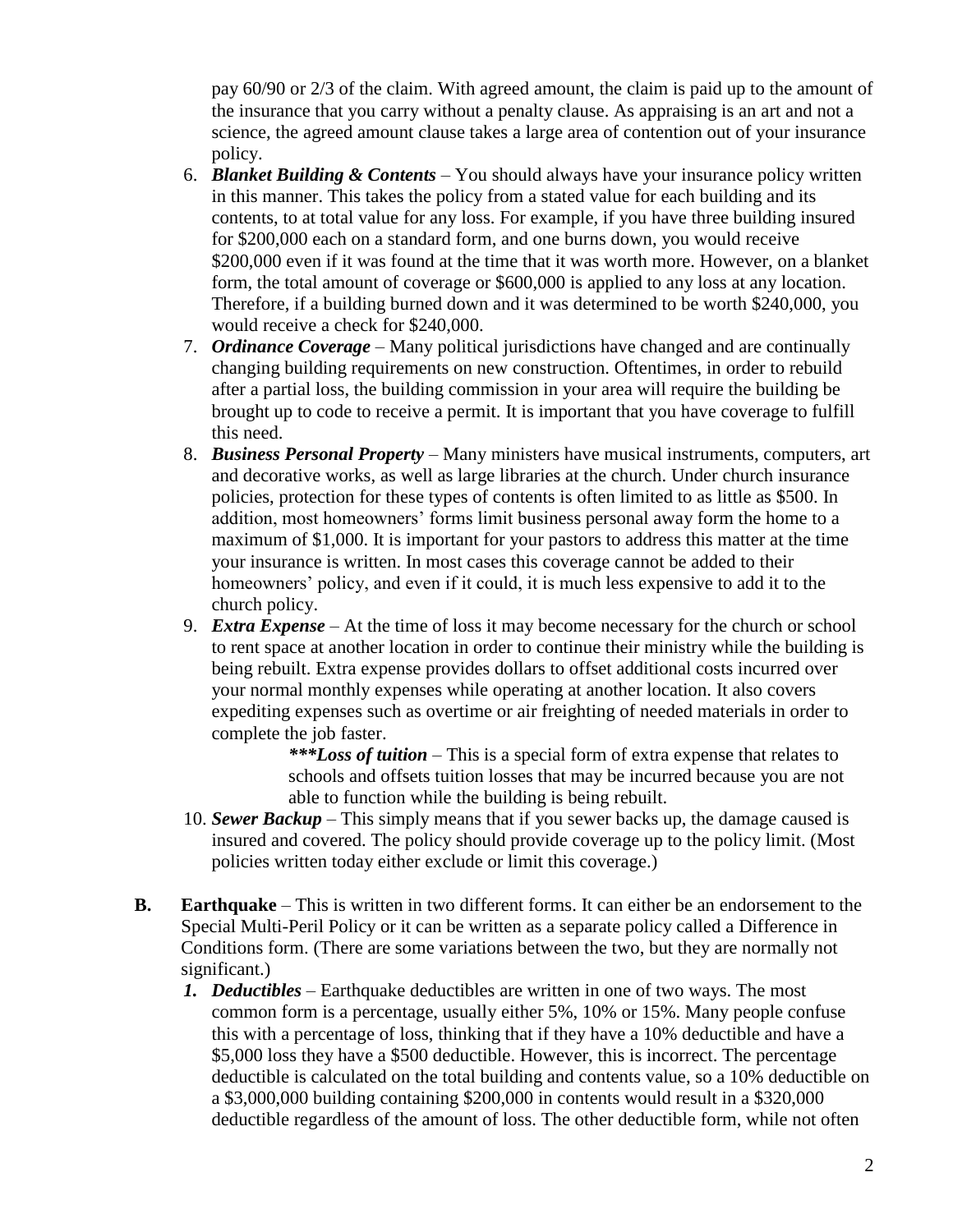quoted, is a flat deductible and subject to availability in your region. The deductible normally written is a minimum of \$10,000.

- *2. Building Structure* There are normally three types of rating factors used on earthquake. These are brick or masonry, brick veneer, and frame. Be certain that your building is classified correctly; if it is not it may affect your coverage limit if a loss occurs.
- **C. Flood** Churches that need flood coverage are located in flood plains and normally cannot purchase this coverage from a standard insurance market. However, the federal government has established the National Flood Insurance Program, and this coverage is readily available through this program. If you do not know whether you are in a flood plain, you may contact the National Flood Bureau which is listed under the federal governments section of your telephone book.
- D. **Mechanical, Electrical, and Pressure Equipment Coverage** *Basic or Comprehensive* This coverage is normally written in one of two ways; basic or comprehensive. The basic form is very limited, and we recommend the comprehensive or broad form (as it is sometimes called). The basic form is very limited in scope and oftentimes covers only the equipment listed, whereas the comprehensive form covers all equipment that is applicable to the coverage. This includes but is not limited to air conditioning, heating systems, electrical panels, phone systems, and computer systems. Some of the coverage's provided under this form, which is specifically excluded on special multi-peril coverage policies, is explosion of pressure vessels, mechanical breakdown, and outside power surges of electrical equipment.
- **E. Inland Marine** The Inland Marine coverage is designed to list specific pieces of property at a designated value. The coverage for those specific pieces is broader than what is normally provided on the standard Special Multi-Peril form.

**\*\*\*Valuation** – The value for a piece of equipment or a specific item such as a computer is fairly well defined by the cost and needs only be scheduled for that amount. However, fine arts, collector's items, or one-of-a-kind items that have intrinsic value attached to them should be appraised and insured for the intrinsic value. If this is not done, the policy is not obligated to do any more than replace the item with as close as they can to like kind and quality. In addition, if you don't schedule intrinsic value items, the coverage provided under the Special Multi-Peril policy is often limited.

#### **II. SPECIAL MULTI-PERIL GENERAL LIABILITY**

The general liability limits of your policy should be no less than \$1,000,000 per occurrence and \$3,000,000 annual aggregate in amount. The form on the insurance policy is relatively similar throughout most companies in terms of coverage they provide. However, there are some areas of difference, and you should address them when purchasing your insurance package. These differences are as follows:

- *A. Named Insured* The definition of the Named Insured should be as broad as possible, including employees and volunteers for the organization.
- **B.** *Personal Injury* The definition of personal injury should include disparagement of a person or organization.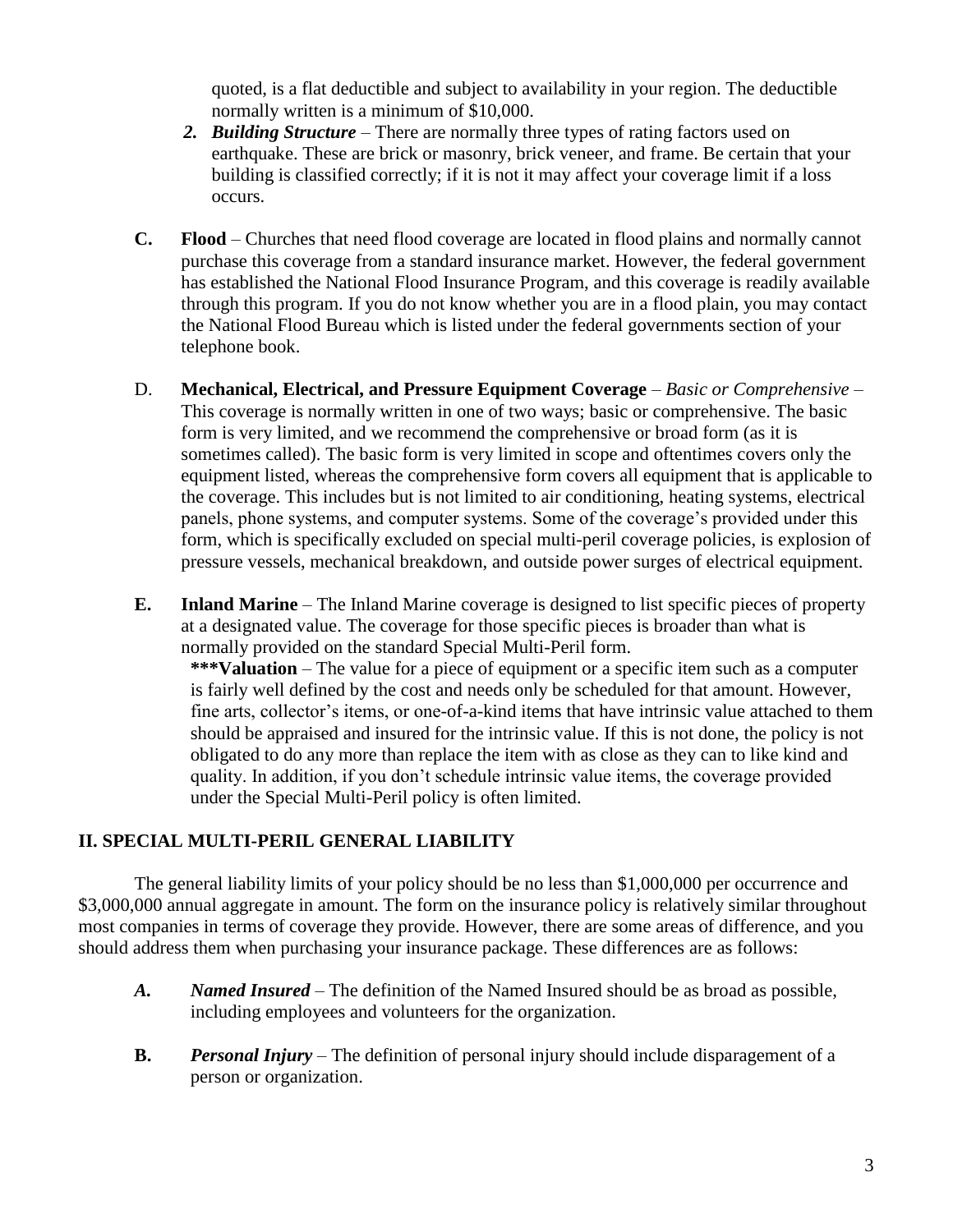- **C.** *Property Damage Legal Liability* Provides coverage for damage to those premises that are leased or rented to you. This limit should not be any lower that the total value of all your leased and rented premises.
- **D.** *Hired & Non*-*Owned Auto*  Hired auto protects the church against lawsuits brought against it when someone on business for the church has an accident while using a rented vehicle, i.e. members attending a convention in a rented car. Non-owned auto insurance protects the church against lawsuits brought against it while a person on business for the church, driving a privately owned vehicle, has an accident and the church is sued. For example, it could be as innocent as a member running to the post office to mail a letter for the church and having an accident. The individual's insurance will protect him but it does not extend to the church. If the church does not have non-owned auto coverage, the church is without protection in this type of loss. While this coverage is listed under the special multi-peril liability form for some companies, it may also be found on a business auto policy for the insured auto. This coverage should be provided in either one of these two places. (Limits should be \$1,000,000 per occurrence.)
- **E.** *Ministers' Counseling*  This is an extremely important coverage to have and may be written in one of two ways; either as an endorsement to your Special Multi-Peril policy or as a separate policy. From a coverage standpoint, it can also be written in one of two ways; position or blanket. Position is a very limited way to write this coverage as it will only cover listed positions such as "only called pastors" or "called pastors and assistant pastors." The preferred way to carry this coverage is on a blanket format as it will provide coverage for the minister, lay employees, and volunteers while performing activities within the defined ministry of the church. (Limits should be \$1,000,000 per occurrence, \$3,000,000 aggregate.)
- **F.** *Sexual Misconduct* This coverage provides protection for the church in the event that a lawsuit is brought claiming a member of the church staff or volunteer working for the church, has been involved in some type of sexual misconduct or harassment.
- **G.** *Directors & Officers* This coverage protects the directors and officers of your church from lawsuits brought against them for not performing or improperly performing their duties. Many insurance agents will tell you that you don't have to worry about this coverage as state statutes protect you from liability. Each state has its own statutes and in most cases they are extremely limited in what protection they afford, if any. In addition, you do not have to be liable to be sued, and in most cases you still have to defend yourself in court. (Limits should be \$1,000,000 per occurrence, \$1,000,000 aggregate.)
- **H.** *Specialty Coverage* If you have a daycare facility or a school, there are other areas of insurance you need to consider carrying that are not a typical part of the basic insurance policy. These are corporal punishment and excess medical payments for students.

*\*\*\**In addition, schools, instructors, and the school board require a specialized form of Directors and Officers Liability Coverage. This coverage is commonly referred to as **Educators Legal Liability coverage and may be purchased with limits of \$1,000,000**. Coverages that should be included are: First Dollar Defense, Discrimination, Failure to Educate, Civil Rights Violations, Unfair Employment Practices, and Wrongful Termination.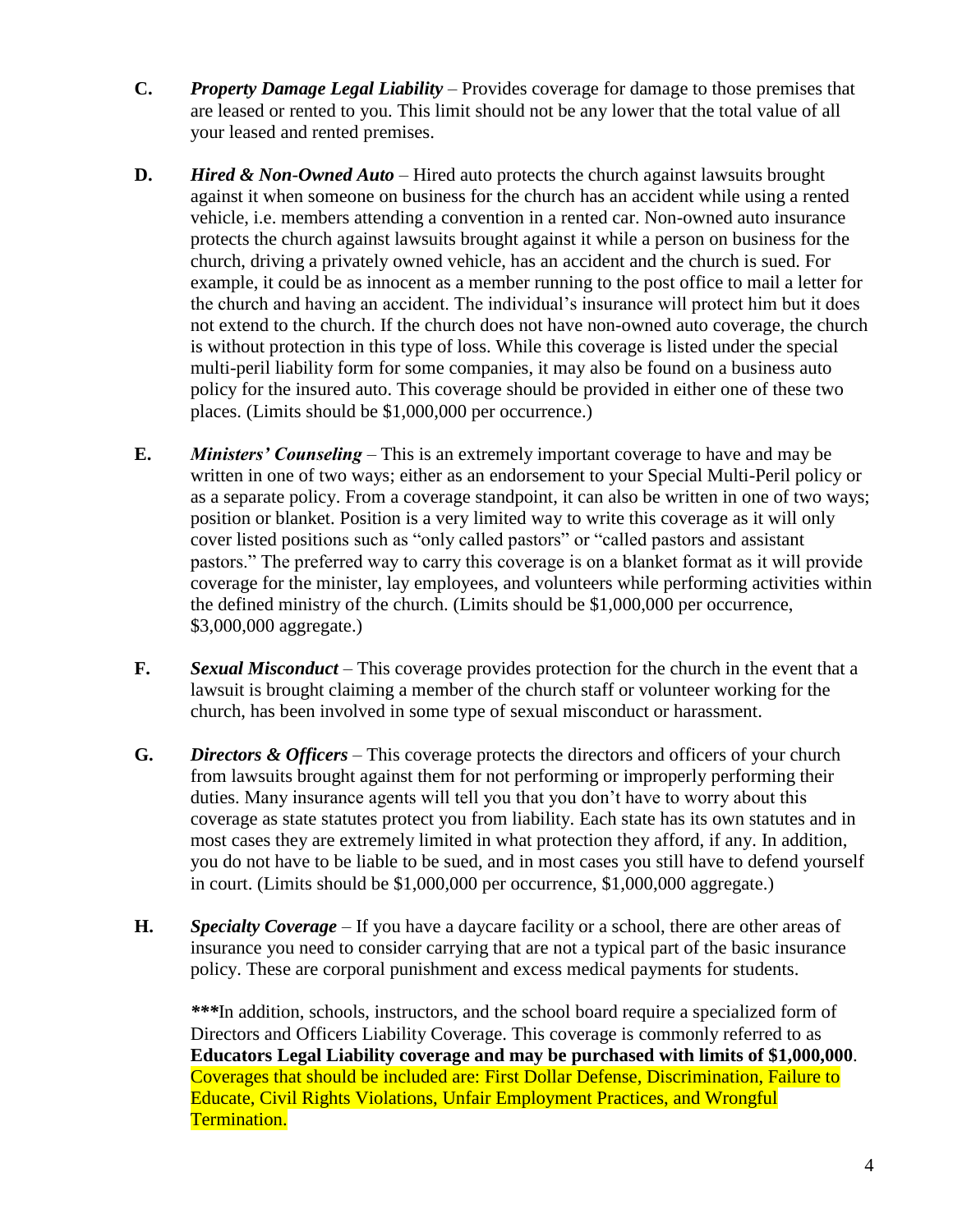As coverage forms vary a great deal, it is essential that they be compared in detail. You should also be sure the coverage form chosen will provide defense for the individual accused as well as the school itself. Never accept an oral statement as to the extent of coverage provided – always require that it be written and signed by your insurance agent.

### **III. CRIME**

- **A.** *Employee Dishonesty or Fidelity Bonding*  This coverage protects the church against thefts of money by employees. This type of loss normally occurs in small amounts over a period of time, but it can accumulate to a substantial amount before discovery. A rule of thumb for determining your coverage needs for fidelity should be 10% of the average monies on deposit in a month, times 12 months. This is considered the average amount that can disappear, and the length of time over which it can disappear before discovery. A limit of \$10,000 of fidelity coverage will usually fulfill this need for small & medium sized churches. Larger churches may need considerably more coverage. The bond form is written in two different formats Scheduled position and Blanket. A scheduled position bond covers only the designated position, such as treasurer and assistant treasurer. If a secretary were to steal funds, then coverage would not extend. The most desirable method of writing this coverage is on a blanket format. This provides protection against any employee or officer that might take funds from the church. In order to help the church protect itself from these losses, a counter signature requirement should be in force so that no one person can write a check. (Please note that in order for a clam to be processed, the guilty party must be turned into law enforcement officials as theft is considered a crime.)
- **B.** *Loss of Monies* This includes theft and robbery of monies or securities from the church premises or off-premises while being taken for deposit. The amount you need to carry is determined by the highest amount of negotiable cash that may be available for theft at any given time. Keep in mind that checks can be replaced if you have a record of who wrote them.
- **C.** *Forgery* Forgery protects the church against someone forging checks. It is normally written in the same incremental limit as fidelity.

## **IV. AUTOMOBILE**

- **A.** *Liability* Liability is written in one of two ways: split limit or combined single limit. The split limit example we will use is \$100,000/\$300,000/\$100,000. This means that the policy will pay for the liability you incur for bodily injury to an individual or individuals at \$100,000 per person up to a maximum of \$300,000 per accident. For damage you may cause to the property of others that you become liable for, it will pay a maximum of \$100,000 per accident; many property damage losses will exceed \$100,000. For example, a tractor trailer with a load of goods could go as high as \$500,000. You may purchase higher limits on a split limit policy, but the property damage will always remain as a lower limit. Combined single limit coverage, on the other hand, means that you have \$1,000,000 of coverage that applies to the total amount of the bodily injury and property damage incurred. This is the recommended way of purchasing auto liability insurance as there are fewer limitations on the loss.
- **B.** *Medical Payments* Medical payments under the auto insurance policy pays for injury sustained by the driver of the vehicle or anyone else in the vehicle. This is known as a complimentary payment. Guilt is not necessary for payment, only injury needs to occur. It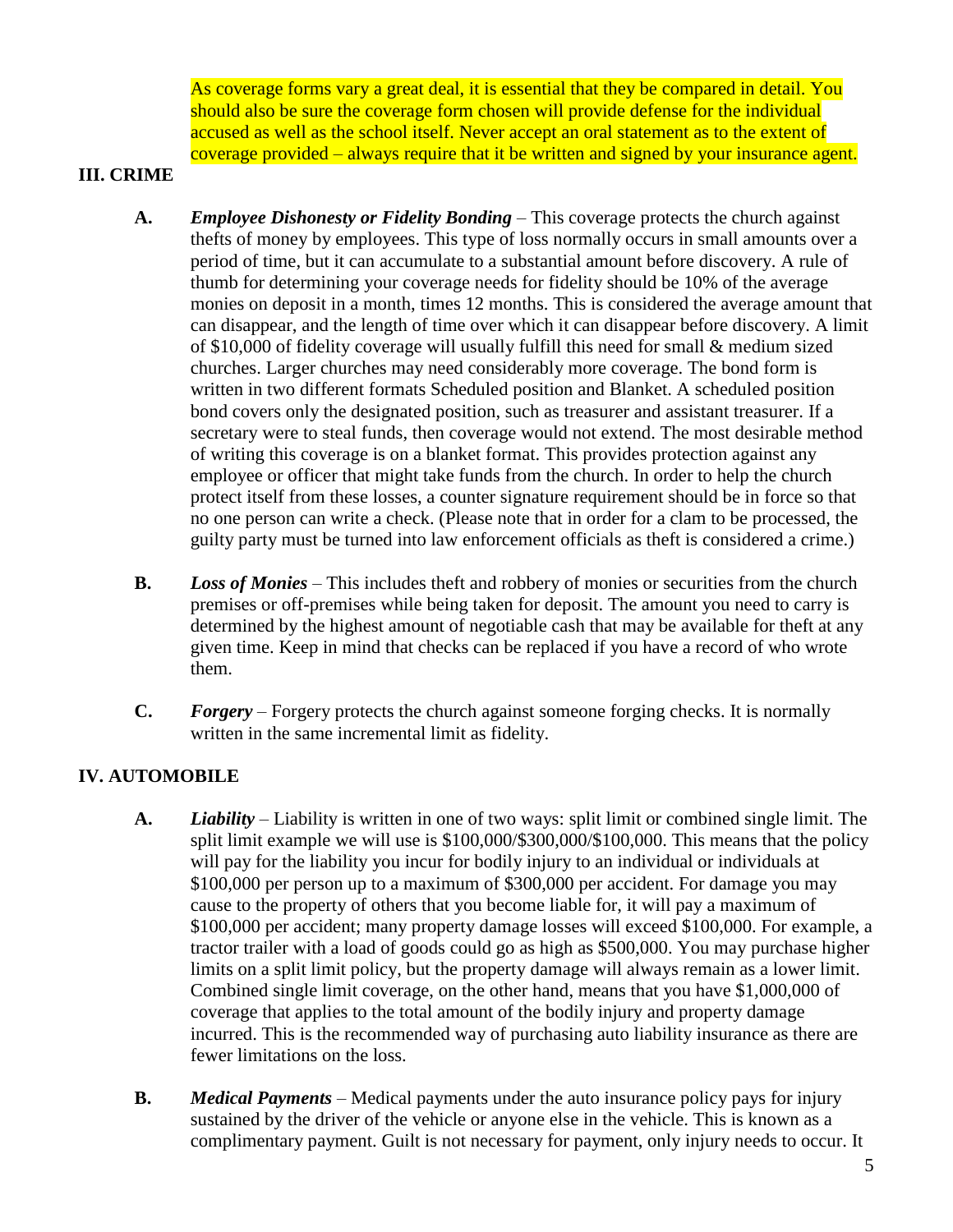is written as excess coverage which means that it will pay the difference between what the individual's health insurance, and/or Workers' Compensation will pay, and the actual amount of the bill. The lowest recommended limit is \$5,000.

- **C.** *Uninsured Motorists* If you are involved in an accident with an individual who is uninsured and they are found to be at fault, injury to your driver and/or people in your vehicle may result in you being responsible to them. Uninsured Motorist coverage provides protection against this and it should be written in the same limit as the automobile liability. (\$1,000,000)
- **D.** *Underinsured Motorist* Underinsured motorist is similar to uninsured motorist. However, it protects you against those who have low limits of liability that are insufficient to cover the loss. Some states are "no-fault states" and have coverage's different than described above. Each no-fault state is different and needs to be addressed individually as to what coverage is required and/or available.
- **E.** *Physical Damage Collision*  Collision coverage protects you against loss to your owned auto when it is involved in a auto accident. It is almost always written on a actual cash value basis less the deductible. The car will be repaired or it will be replaced if the cash value is less than the cost of repair. Deductibles for collision rang from \$100 and up. The church should carry as high a deductible as it can absorb in the repair of the vehicle.
- **F.** *Physical Damage Comprehensive* Comprehensive coverage protects you against loss other than collision such as fire, vandalism, window breakage, theft, etc. Deductibles for comprehensive usually start at \$100 and up. Again, the church should purchase the highest deductible it can absorb.
- **G.** *Hired & Non-owned Auto* This was addressed in the general liability section above.
- **H.** *Hired Car Physical Damage* This coverage is often purchased at the time you rent a car on the rental car contract and includes coverage for the loss of use to the rental car company while the vehicle is being repaired. When you rent a car, the rental car agreement obligates you to reimburse them for loss of use. Purchasing insurance from the rental car company is a very expensive way to cover this exposure. Even purchasing it on your church automobile insurance policy, while not as expensive, often does not provide for the loss of use coverage you contracted for when you rented the car. You may be able to secure this coverage through your VISA or MasterCard provider. Check with your credit card company to see if this coverage is available to you and if not, find one that does and consider changing providers.
- **I.** *Employees and Volunteers as Insured's* Your church probably utilizes many employees and volunteers to drive your vehicles for various church functions. If they were to have an accident while using your auto, the church is covered for the loss as you are the named insured on the policy. Your employees and volunteers however, are not covered individually if sued unless specifically added as an insured to you policy by endorsement. It is very important that both your employees and volunteers be include as insured's under this policy.

## **V. EXCESS LIABILITY OR UMBRELLA**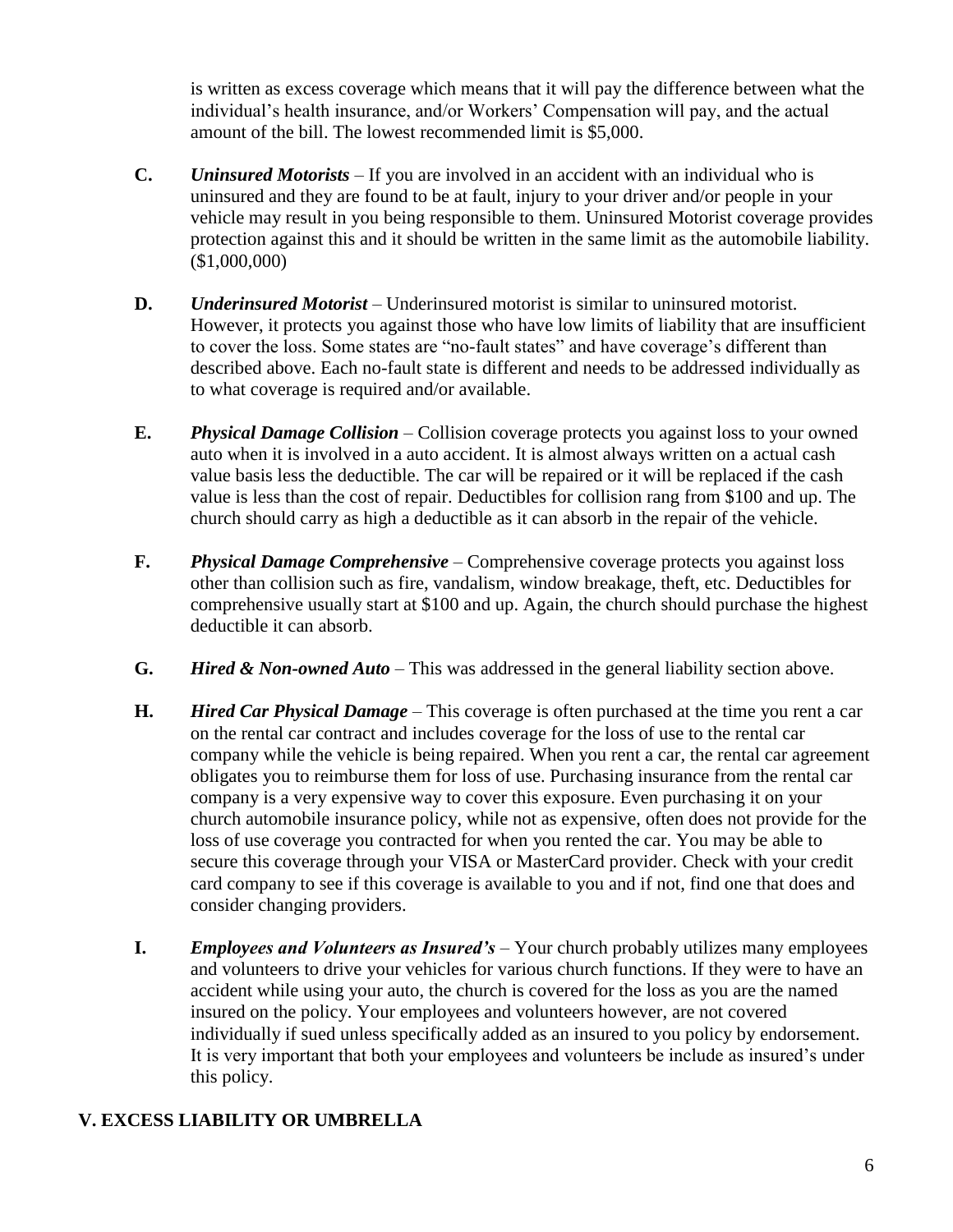This coverage is an extra layer of liability protection that falls over most of the liability policies you have: Special Multi-Peril, Automobile and Employers Liability (This is a part of Workers' Compensation that will be discussed in the next section.) If a lawsuit were to occur that caused a loss potential of more than \$1,000,000 on an occurrence basis, or several losses that caused a total loss of over \$3,000,000 during a policy period, the umbrella or excess policy would normally provide a layer of protection over that. In addition, in the event that there is an uninsured liability, the umbrella or excess policy will normally, unless the loss is excluded, drop down and provide protection subject to a \$10,000 deductible. We highly recommend that all churches carry an Umbrella liability policy especially if you have a school, day care facility, provide any unique ministry to the community or are in an urban or semiurban location. Limits to the particular policy are normally purchased in \$1,000,000 increments. Most churches can suffice with a \$1,000,000 umbrella policy. However, if your church is a very large church with a school and varied ministries, higher limits should be purchased.

#### **VI. WORKERS' COMPENSATION & EMPLOYERS' LIABILITY**

Workers' Compensation seems to be a highly misunderstood issue within the church today. Churches have confused their statutory obligation to carry Workers' Compensation with the need to provide protection for the church against the liability they may have for their employees. State statutes simply provide the requirements that mandate whether or not an organization must carry Workers' Compensation. In some states all organizations have to carry Workers' Compensation coverage. In other states you may be required to have 1 to 5 or more employees before it is mandated. However, in all states, if an employee sues you and you do not have Workers' Compensation, you do not have protection. In fact, in most instances because you failed to purchase Workers' Compensation, whether mandated or not, the courts have upheld that you abdicated you right to defense and you are liable for injuries sustained to the full extent of the law. This type of coverage and protection is specifically excluded from you Special Multi-Peril General Liability form.

This particular coverage has many facets that need to be addressed. The most misunderstood is the definition of what an employee is. By state statutes, an employee is anyone that provides services for you under contract or is employed by you. For example, most churches have a pastor and secretary. In addition, they often pay someone to cut the grass, and an organist to play music. All four of these are employees. If you hired somebody to paint your building, and you did not obtain a certificate of insurance from them stating they have Workers' Compensation insurance, the individual and all of their employees become your employees. If they are injured, you are responsible.

The Employers Liability form provides coverage for most claims from employees and/or their families or other parties that are not otherwise covered by the Workers' Compensation policy. Claims of this nature are excluded from your general liability form i.e. • If an employee is injured and the spouse of the injured were to sue you for loss of consortium, your protection would come under this form. • If your janitor modifies a ladder that is used by them or somebody else and it collapses, the ladder manufacturer would most likely be sued. In all probability, the manufacturer would be held liable in the court environment we have today. However, because your employee modified the ladder, you then become a manufacturer and are subject to lawsuit from the ladder manufacturer for reimbursement or partial reimbursement of the loss. This type of claim is covered only under employer's liability.

#### **PROTECTING YOUR RIGHT TO PURCHASE INSURANCE AND ACQUIRING THE LOWEST AVAILABLE PRICE**

The property sections of insurance policies are not intended to be maintenance policies for the organization. If claims are occurring because your organization is failing to maintain the property, you